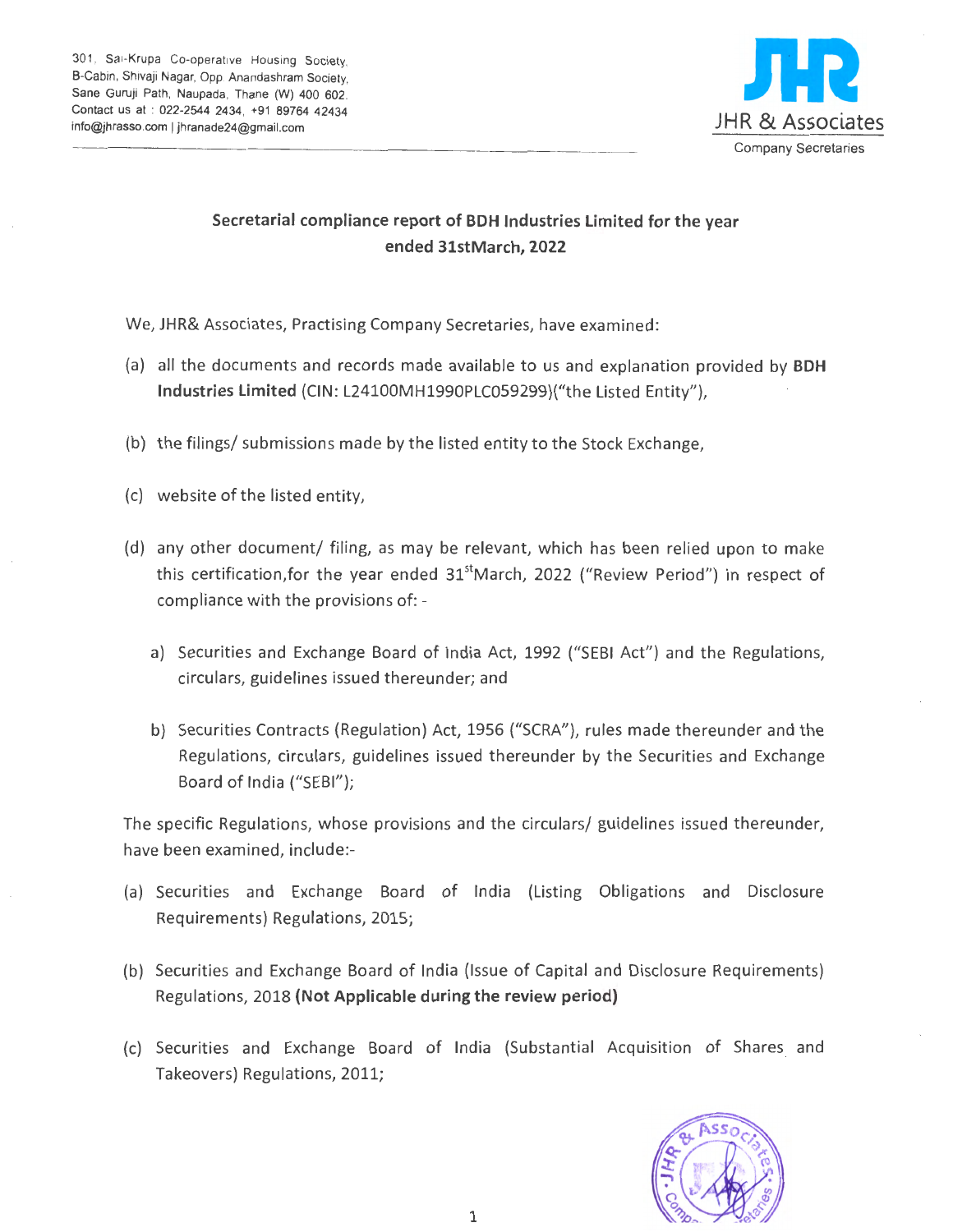

- (d) Securities and Exchange Board of India (Buyback of Securities) Regulations, 2018 (Not Applicable during the review period);
- (e) Securities and Exchange Board of India (Share Based Employee Benefits) Regulations, 2014; I Securities and Exchange Board of India (Share Based Employee Benefits and Sweat Equity) Regulations, 2021 (Not Applicable during the review period);
- (f) Securities and Exchange Board of India (Issue and Listing of Debt Securities) Regulations, 2008 (Not Applicable during the review period);
- (g) Securities and Exchange Board of lndia(lssue and Listing of Non-Convertible and Redeemable Preference Shares) Regulations,2013 (Not Applicable during the review period);
- (h) Securities and Exchange Board of India (Prohibition of Insider Trading) Regulations, 2015;
- (i) Securities and Exchange Board of India (Registrars to an Issue and Share Transfer Agents) Regulations, 1993 regarding the Companies Act and dealing with client;
- (j) Securities and Exchange Board of India (Depositories and Participants) Regulations, 2018.

and circulars/ guidelines issued thereunder; and based on the above examination and considering the relaxations granted by the Ministry of Corporate Affairs and Securities and Exchange Board of India warranted due to the spread of the COVID-19 pandemic, we hereby report that, during the Review Period:

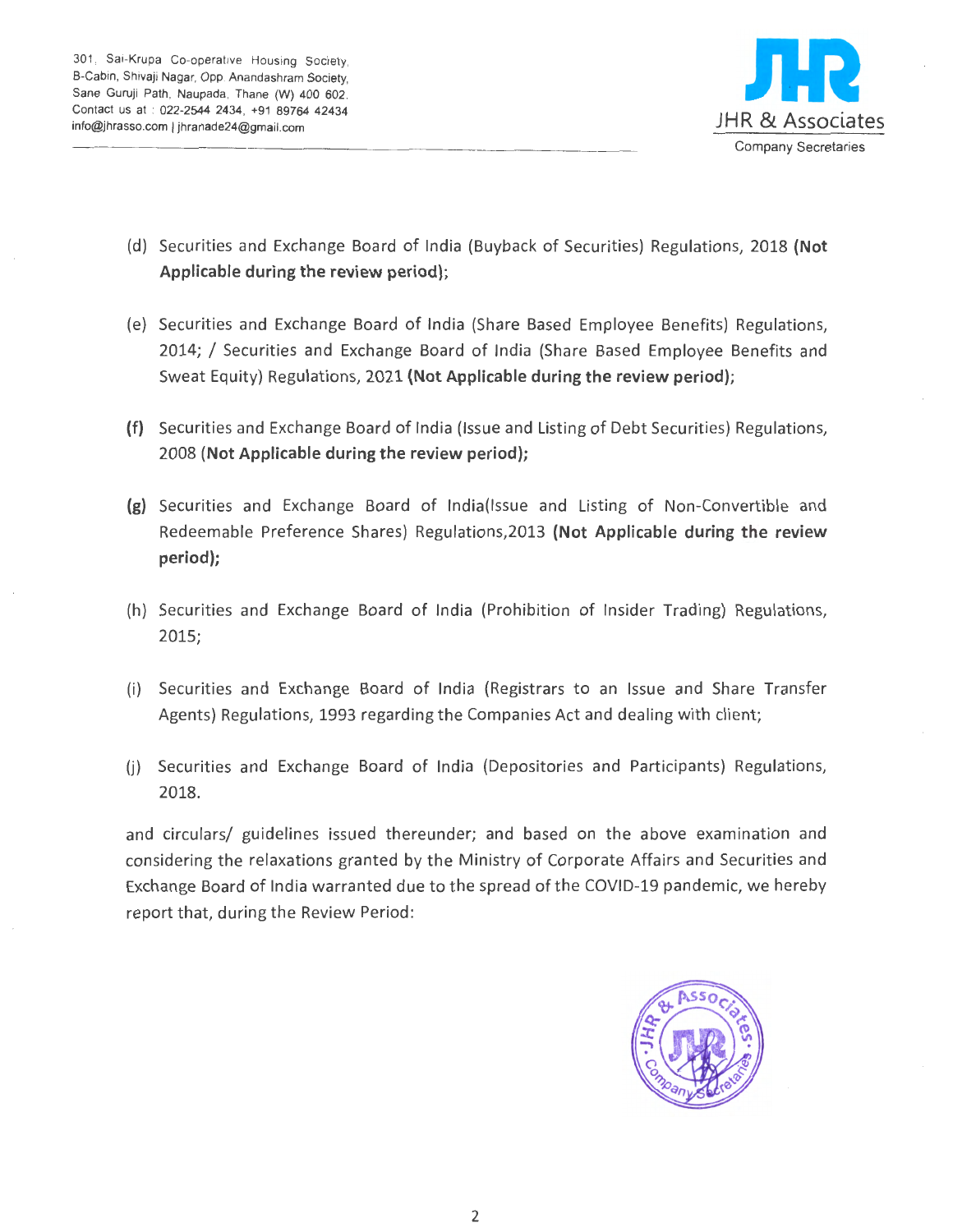

(a) The Listed Entity has complied with the provisions of the above Regulations and circulars/ guidelines issuedthereunder,except in respect of matters specified below: -

| Sr.No | Compliance<br>Requirement<br>(Regulations/<br>circulars / guidelines<br>including specific<br>clause) | <b>Deviations</b> | Observations/<br>Remarks of the<br><b>Practicing Company</b><br>Secretary |
|-------|-------------------------------------------------------------------------------------------------------|-------------------|---------------------------------------------------------------------------|
|       |                                                                                                       | Not Applicable    |                                                                           |

(b) The Listed Entity has maintained proper records under the provisions of the above Regulations and circulars/ guidelines issued thereunder insofar as it appears from our examination of those records.

(c) The following are the details of actions taken against the Listed Entity/ its promoters/ directors/ material subsidiaries either by SEBI or by Stock Exchange (including under the Standard Operating Procedures issued by SEBI through various circulars) under the aforesaid Acts/ Regulations and circulars/ guidelines issued thereunder:

| Sr.<br>No.                                        | Action taken by | Details of<br>violation | <b>Details of action</b><br>taken e.g. fines,<br>warning letter,<br>debarment, etc. | Observations/<br>remarks of the<br><b>Practicing Company</b><br>Secretary, if any. |  |  |
|---------------------------------------------------|-----------------|-------------------------|-------------------------------------------------------------------------------------|------------------------------------------------------------------------------------|--|--|
| No Action taken during the financial year 2021-22 |                 |                         |                                                                                     |                                                                                    |  |  |